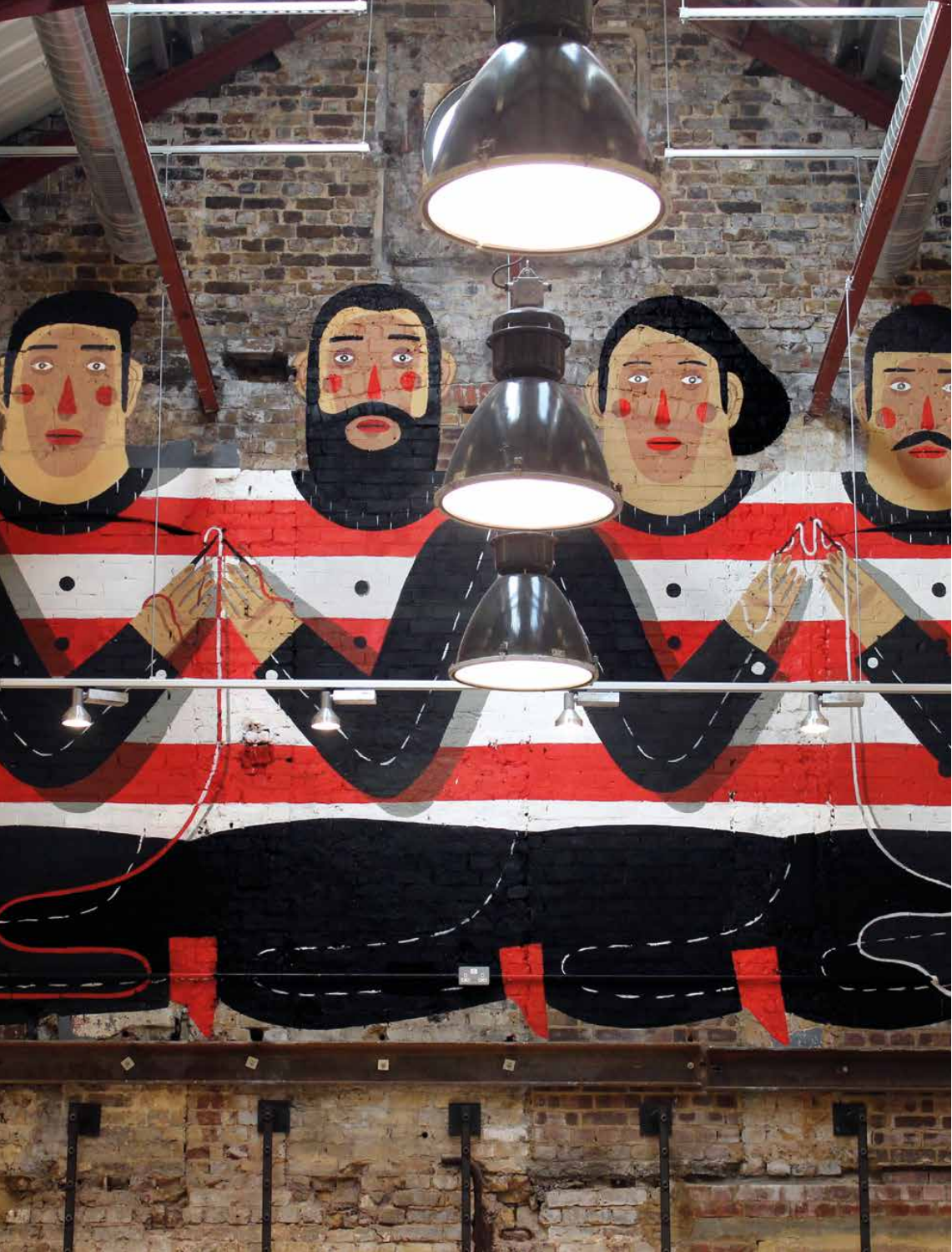# About share ownership

# Information for share owners

#### Share owners' register

A register of share owners' interests is kept at the Company's registrar's office in Jersey and is available for inspection on request. The register includes information on nominee accounts and their beneficial owners.

# Analysis of shareholdings at 31 December 2016

Issued share capital as at 31 December 2016: 1,331,880,730 ordinary shares.

| Number of shares held | Number of holders | % owners | Shareholdings | % outstanding* |
|-----------------------|-------------------|----------|---------------|----------------|
| $1-100$               | 2,077             | 15.5     | 54.404        | 0.0            |
| 101-250               | 1,524             | 11.4     | 242,352       | 0.0            |
| 251-500               | 1,350             | 10.1     | 470,384       | 0.0            |
| 501-1,000             | 1,198             | 8.9      | 811,694       | 0.1            |
| 1,001-5,000           | 2,153             | 16.1     | 4,912,063     | 0.4            |
| 5,001-10,000          | 777               | 5.8      | 5,518,257     | 0.4            |
| 10,001-25,000         | 1,043             | 7.8      | 16,955,360    | 1.3            |
| 25,001-50,000         | 832               | 6.2      | 29,804,640    | 2.2            |
| 50,001-100,000        | 767               | 5.7      | 55,244,342    | 4.2            |
| 100,001-500,000       | 1,199             | 9.0      | 266,949,087   | 20.0           |
| 500,001-1,000,000     | 237               | 1.8      | 164,960,823   | 12.4           |
| 1,000,001-2,000,000   | 124               | 0.9      | 170,179,492   | 12.8           |
| 2,000,001-3,000,000   | 42                | 0.3      | 102,019,737   | 7.7            |
| 3,000,001-4,000,000   | 25                | 0.2      | 85,817,229    | 6.4            |
| $4,000,001$ and above | 40                | 0.3      | 427,940,866   | 32.1           |
| Total                 | 13,388            | 100%     | 1,331,880,730 | 100%           |

\* All calculations are based on the percentage outstanding on the share register as of 31 December 2016.

| Share owners by geography | %   | Share owners by type    | %   |
|---------------------------|-----|-------------------------|-----|
| UK                        | 33  | Institutional investors | 94  |
| <b>US</b>                 | 33  | Our people              |     |
| Rest of world             | 34  | Other individuals       |     |
| Total                     | 100 | Total                   | 100 |



| $\odot$ UK    | 33 |
|---------------|----|
| $\bullet$ US  | 33 |
| Rest of world | 34 |



#### Share owners by type %

| Institutional investors<br>Our people*<br>Other individuals                                                        | 94 |  |
|--------------------------------------------------------------------------------------------------------------------|----|--|
| * In addition 1.4% of the Company's share<br>capital (excluding treasury shares) is under<br>option to our people. |    |  |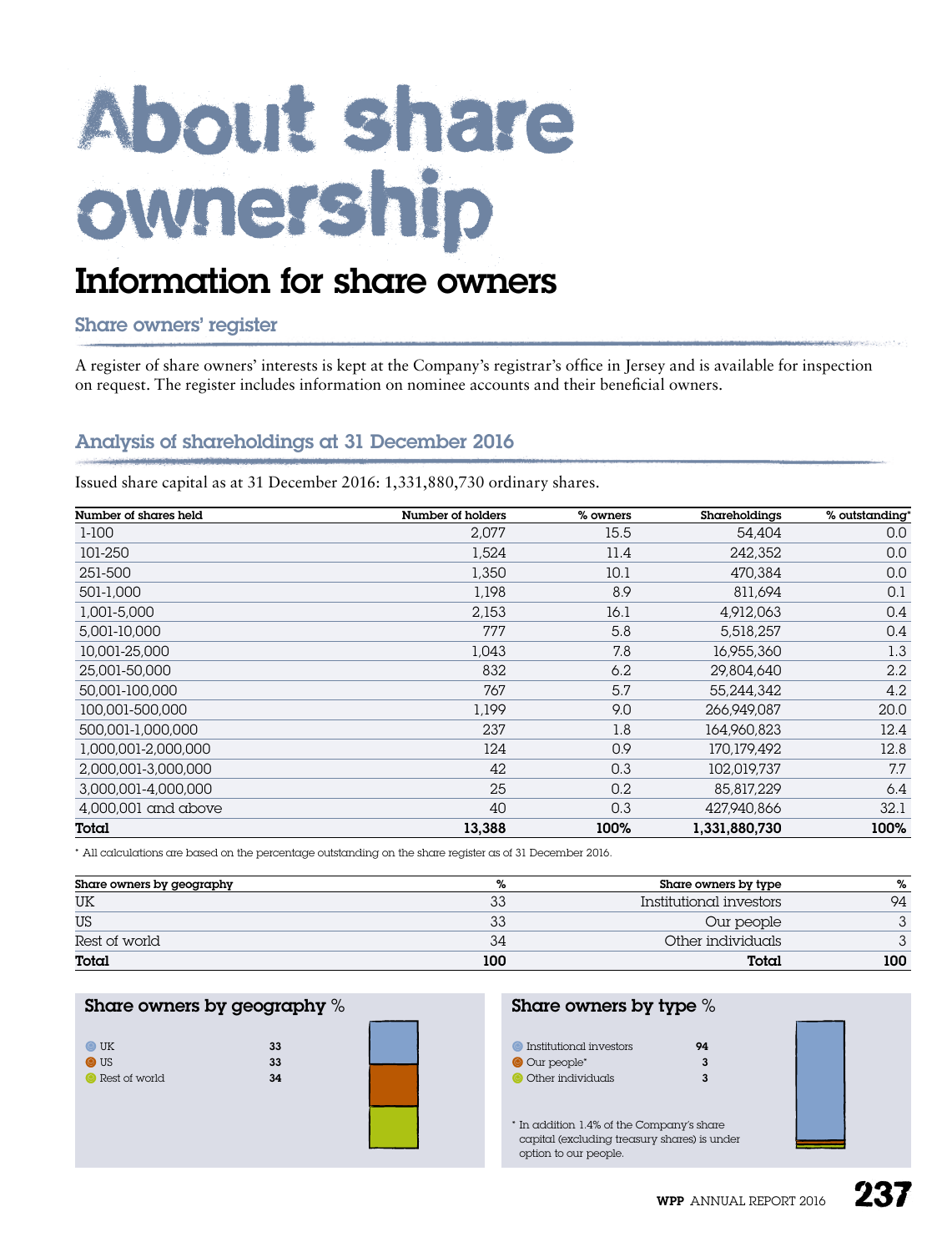## Dividends

Ordinary share owners have received the following dividends in respect of each financial year:

|                                                      | 2016               | 2015               | 2014               | 2013               | 2012              |
|------------------------------------------------------|--------------------|--------------------|--------------------|--------------------|-------------------|
| Interim or first interim dividend per ordinary share | 19.55 <sub>D</sub> | 15.91p             | ll.62p             | 10.56p             | 8.80 <sub>D</sub> |
| Final dividend per ordinary share                    | 37.05 <sub>p</sub> | 28.78p             | 26.58p             | 23.65 <sub>p</sub> | 19.71p            |
| Total                                                | 56.60 <sub>p</sub> | 44.69 <sub>p</sub> | 38.20 <sub>p</sub> | 34.21 <sub>p</sub> | $28.5$ l $p$      |

### Financial calendar

The 2016 final dividend will be paid on 3 July 2017 to share owners on the register at 9 June 2017.

Interim statements for the half-year ending 30 June are issued in August.

**Quarterly trading announcements are issued in April** and October.

Interim dividends are paid in November.

**Preliminary announcements of results for the financial** year ending 31 December are issued in the first quarter.

Annual Reports are posted to share owners in April.

Annual General Meetings are held in London in June.

# Share price

The closing price of the shares at 31 December was as follows:

|                                                                | At 12<br>April 2017 | 2016 | 2015 | 2014 | 2013 | 2012 |
|----------------------------------------------------------------|---------------------|------|------|------|------|------|
| Ordinarv                                                       |                     |      |      |      |      |      |
| 10p shares 1,737.0p 1,816.0p 1,563.0p 1,345.0p 1,380.0p 888.0p |                     |      |      |      |      |      |

Share price information is also available online at [wpp.com/investor.](http://www.wpp.com/wpp/investor/)

# Online information

WPP's public website, [wpp.com,](http://www.wpp.com/wpp//) provides current and historical financial information, news releases, trading reports and share price information. Go to [wpp.com/investor](http://www.wpp.com/wpp/investor/).

# Access numbers/Ticker symbols

|                               | <b>NASDAQ</b> | Reuters          | Bloomberg        |
|-------------------------------|---------------|------------------|------------------|
| Ordinary shares               |               | WPP <sub>L</sub> | WPP I.N          |
| American<br>Depositary Shares | WPPGY         |                  | WPPGY.O WPPGY US |

# Registrar and transfer office

Computershare Investor Services (Jersey) Limited Queensway House Hilgrove Street St Helier Jersey JE1 1ES Enquiry number: 0870 707 1411

# American Depositary Receipts (ADRs) office

Citibank N.A. PO Box 43077 Providence RI 02940-3077

Telephone enquiries: within the US +1 877 248 4237 Telephone enquiries: outside the US +1 781 575 4555 E-mail enquiries: [citibank@shareholders-online.com](mailto:citibank%40shareholders-online.com?subject=)

# WPP registered office

Queensway House Hilgrove Street St Helier *<u>Iersey</u>* JE1 1ES

The Company's registered number is 111714.